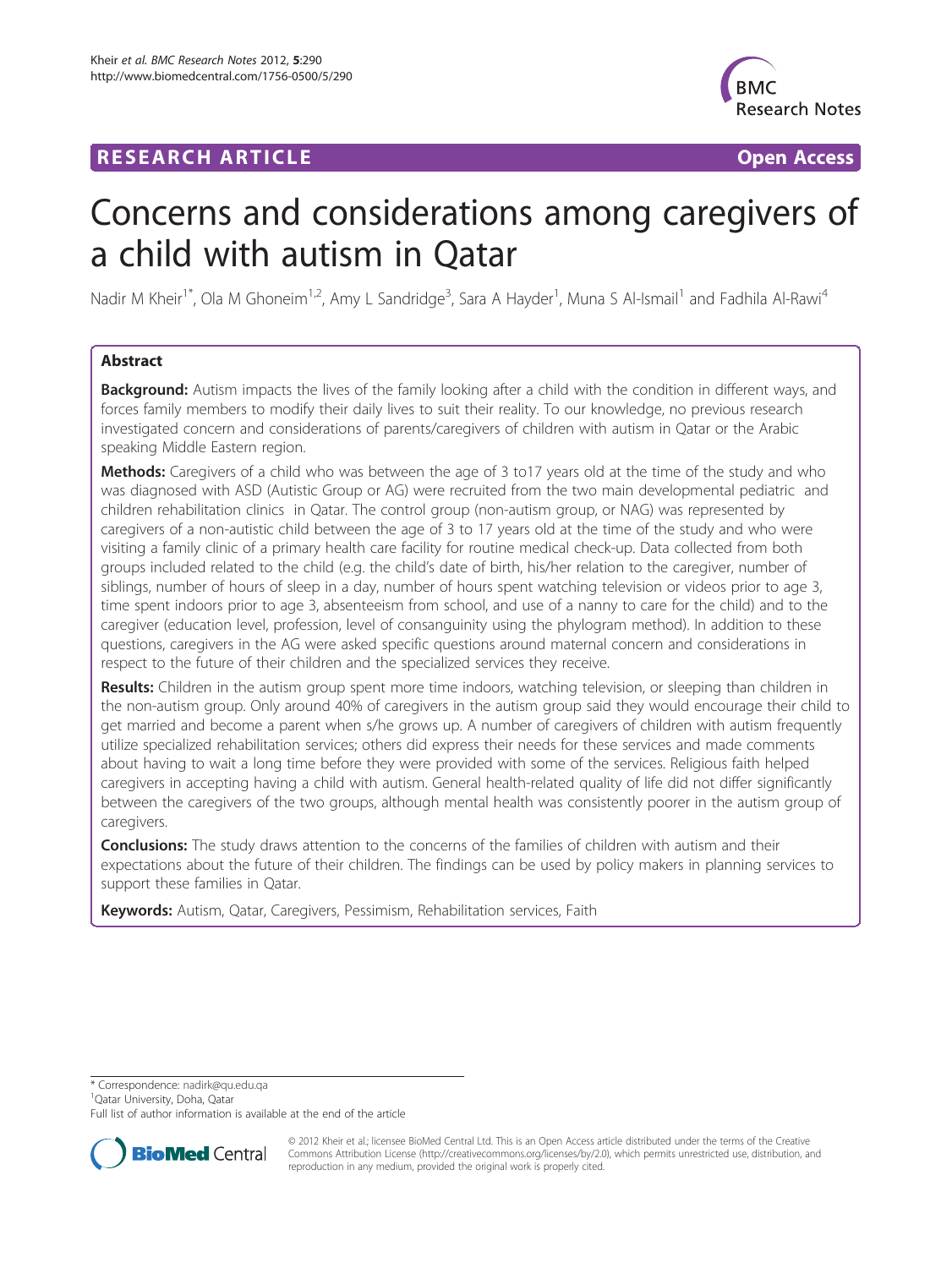# Background

Children with autism may present a clear psychological concern to their parents and caregivers. Factors such as lack of functional independence, severe maladaptive behaviors and severity of autism were strongly linked to poorer quality of life (QoL) [[1\]](#page-6-0). In addition, physical health issues which are recently becoming recognized in the literature and the volume of hours spent looking after a child with autism can also contribute to caregiver burden [[2](#page-6-0)-[4\]](#page-6-0). There are also financial concerns associated with raising a child with autism which impacts on the society and families. A recent study showed that children with autism cost their families more than children with physical disability and three times as much as their typical peers [[5\]](#page-6-0). Maternal pessimism was found to be associated with functional independence and severity of autism, the characteristics of the mother (lower levels of pessimism) were predictive of more positive mother– child relationships [[6\]](#page-6-0). A plethora of psychosocial problems affecting caregivers of children with autism ranging from stress, depression, anxiety, restrictions of roles and activities, strain in marital relationships and diminished physical health were reported in the literature [[7](#page-6-0),[8](#page-6-0)]. To our knowledge, no previous research has assessed the concerns and pessimism of parents/ caregivers of children with autism in Qatar or the Arabic-speaking Middle Eastern region. There is undoubtedly a need to investigate how caring for a child with autism affects the lives of the parents/caregivers and to develop comprehensive health care strategies that not only target the persons diagnosed with autism, but also cares for and supports those who are in direct daily contact with someone with autism. This research project seeks to explore these relationships and to specifically assess the level of concern and pessimism of the primary caregiver of a child with autism in Qatar.

# Methodology

Ethical approval to conduct the study was obtained from the Medical Research Centre of Hamad Medical Corporation and Shafallah Medical Genetics Center. Caregivers of a child who was between the age of 3 to17 years old at the time of the study and who was diagnosed with autism using established screening and diagnostic tools (the Childhood Autism Rating Scale (CARS); the Autism Diagnostic Interview (ADI); the Autism Diagnostic Observation Schedule-General (ADOS-G); or the Diagnostic and Statistical Manual of Mental Disorders, Fourth Edition (DSM-IV)) were invited to participate in this cross-sectional exploratory study (Autism Group or AG) from the two main developmental pediatric and children rehabilitation clinics in Qatar [[9,10\]](#page-6-0). Exclusion criteria were the presence of chronic medical conditions that might interfere with study, recent  $(< 2$  months)

initiation of behavior therapy, and/or recent  $\left( < 2 \text{ months} \right)$ changes in the nuclear family's life (marriage, divorce, death of a family member).

The non-autism group (NAG) was represented by caregivers of a typically developing child between the age of 3 to 17 years old at the time of the study and who were visiting a family clinic of a primary health care facility for routine medical check-up. Exclusion criteria in the NAG were the presence of a household child with autistic disorder, other neurodevelopental disorder, psychotic disorders, and/or recent (<2 months) changes in nuclear family's life (marriage, divorce, death of a family member).

During a scheduled visit to the clinic, eligible participants from both groups (i.e. AG and NAG) were provided with information about the study and asked if they would participate. Those who agreed, signed informed consent. Demographic and information related to the child's life at home were collected from both groups and included information related to the child (e.g. the child's date of birth, his/her relation to the caregiver, number of siblings, number of hours of sleep in a day, number of hours spent watching television or videos prior to age 3, time spent indoors prior to age 3, absenteeism from school, and use of a nanny to care for the child) and to the caregiver (education level, profession, level of consanguinity using the phylogram method) [\[11\]](#page-6-0). In addition to these questions, caregivers in the AG were asked specific questions relating to maternal concern and considerations related to the future of their children and the specialized services they receive. These questions included whether the caregiver will encourage the child to marry or have children and how accepting the caregiver was of having a child with autism. They also included a question about whether religious faith helped the caregiver accept having a child with autism, and a set of questions related to the specialized services provided by the health care system or that the caregiver wished to receive were asked. The questions were developed utilizing information about maternal concern in the published literature and a consultative process and meetings that included members of the research team with pediatricians specializing in neurodevelopmental disorders, and other healthcare providers who work closely with families with children diagnosed with autism [[12\]](#page-6-0).

Quality of life was assessed using the Lebanese Arabic version of the Standard Recall SF-36v2 obtained through license from QualityMetric Incorporated. The SF-36v2 was interviewer-administered to all participants to protect against bias associated with issues of literacy. Quality of life data manipulation, entering, and scoring followed instructions provided in the SF-36v2 Health Survey: A Primer for Health Care Providers.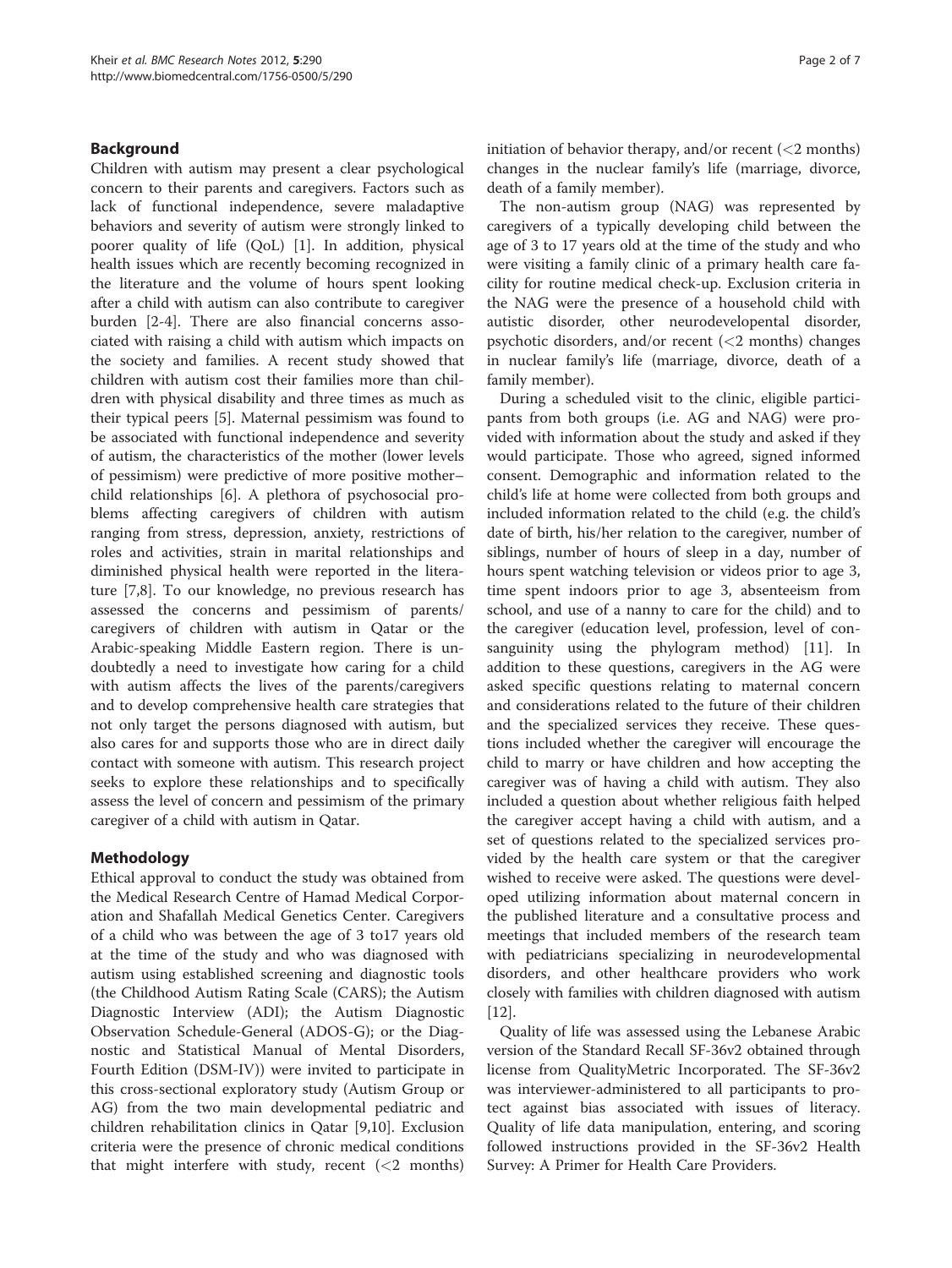Data were managed according to standard epidemiological practice. All data were analyzed using the Statistical Package for Social Sciences ( $S\overrightarrow{P}SS^{\circledast}$ ) version 18.

Chi-Square was used to assess change between group variables (categorical data) and the Student's t-test assessed differences between group variables (numerical data). Statistical significance was set at p value of  $\langle 0.05$ . Pearson correlation coefficient was used to measure the association between QoL variables and patient demographics.

# Results

# Sample characteristics

From a total of 100 caregivers eligible for inclusion in the AG group and invited to participate in the study, 56 (56%) gave consent and ultimately provided data. Forty eight caregivers of a neurotypically-growing child (NAG) from a total of 100 approached participated (48%). The remaining 44 AG children and 52 NAG children were unable to be contacted despite numerous attempts. Given the high mobility of families in Qatar this response rate is not alarming. No statistically significant difference in the education level was found between the two groups of caregivers ( $p > 0.05$ ).

| Table 1 Comparison between the educational levels and |  |  |  |  |  |
|-------------------------------------------------------|--|--|--|--|--|
| professions of the study groups $(n = 98)$            |  |  |  |  |  |

| Category                               | <b>Autistic Group</b><br>$(n = 56) N$ (%) | <b>Non Autistic Group</b><br>$(n = 42) N(96)$ |
|----------------------------------------|-------------------------------------------|-----------------------------------------------|
| <b>Caregiver Educational level</b>     |                                           |                                               |
| Primary                                | 1(2)                                      | 1(2)                                          |
| Preparatory                            | 1(2)                                      | 2(4)                                          |
| Secondary                              | 12(21)                                    | 12 (29)                                       |
| Some University                        | 17(30)                                    | 10(24)                                        |
| Bachelor degree                        | 21 (38)                                   | 15 (36)                                       |
| More than Bachelor degree              | 4(7)                                      | 2(5)                                          |
| <b>Caregiver Profession</b>            |                                           |                                               |
| Administrative                         | 11(20)                                    | 8(19)                                         |
| Technical                              | 2(4)                                      | 7(17)                                         |
| Professional                           | 23 (41)                                   | 15 (36)                                       |
| Homemaker/Retired                      | 16 (28)                                   | 9(21)                                         |
| Unknown                                | 4(7)                                      | 3(7)                                          |
| <b>Caregiver's Spouses' Profession</b> |                                           |                                               |
| Administrative                         | 13 (23)                                   | 11(26)                                        |
| Technical                              | 1(2)                                      | 1(2)                                          |
| Professional                           | 23 (41)                                   | 20 (48)                                       |
| Homemaker/Retired                      | 15 (27)                                   | 3(7)                                          |
| Unknown                                | 4(7)                                      | 7 (17)                                        |

As illustrated in Table 1, the majority of the respondents in both groups of caregivers held professional jobs or were homemakers (or retirees) ( $p > 0.05$ ).

While most of the spouses in the two groups were not consanguineously related, about 8% of the AG and 3% of the spouses in NAG were double-first cousins (where two siblings marry two siblings). The number of siblings of the selected child of the parent/caregiver in each group is listed in Table [2.](#page-3-0) AG children had more siblings than NAG children (average of 2.6 for AG and 2.2 for NAG,  $p = 0.002$ ) but looking at the full distribution we see that a higher percentage of NAG children had 2 or 3 siblings.

The number of mothers interviewed was more than twice the number of fathers (64 to 27;  $p < 0.05$ ). In the AG, 23 fathers were interviewed (mostly caretakers of their sons) while in the NAG only 4 fathers were interviewed about their sons.

In the AG group, data were missing for sex of the caregiver in 2 cases and the sex of the child in 1 case. In the NAG group there were 4 children for whom the sex of the caregiver was not collected.

The majority of children in the two groups had no other health conditions (77% and 80% of the AG and NAG, respectively). However, around 70% of the children in the AG were prescribed other medications for a variety of acute and minor conditions (e.g., influenza, ear infection, gastrointestinal problems).

The time that the child spent indoors, watching television or videos before age 3, and sleeping is presented in Table [3](#page-4-0). In the case where the child did the activity "all day" this was coded to the maximum value of 22 h for time spent indoors and 16 h for the television and video watching hours.

The longest time a boy in the NAG spent indoors before the age of 3, on average, was 16 h. Two girls in this group were reported to spend on average 22 h a day indoors before the age of 3.

When the data were stratified by sex we see that the mean number of hours spent watching television before the age of 3 for the AG boys is not significantly different from the mean number of hours of the NAG group. However, girls in the AG spent more time watching television before the age of 3 than girls in the NAG  $(p \le 0.05)$ . The AG boys have a statistically significant lower number of sleeping hours before the age of 3 than the NAG boys but for the girls there is no statistical difference.

When asked if they would encourage their child to get married when s/he grows up, 40% of the caregivers in the AG said they would and 20% said they would not (p  $< 0.05$ ). The remaining 40% said they did not know if they would encourage this child to ever get married. Thirty eight percent of the caregivers in the AG would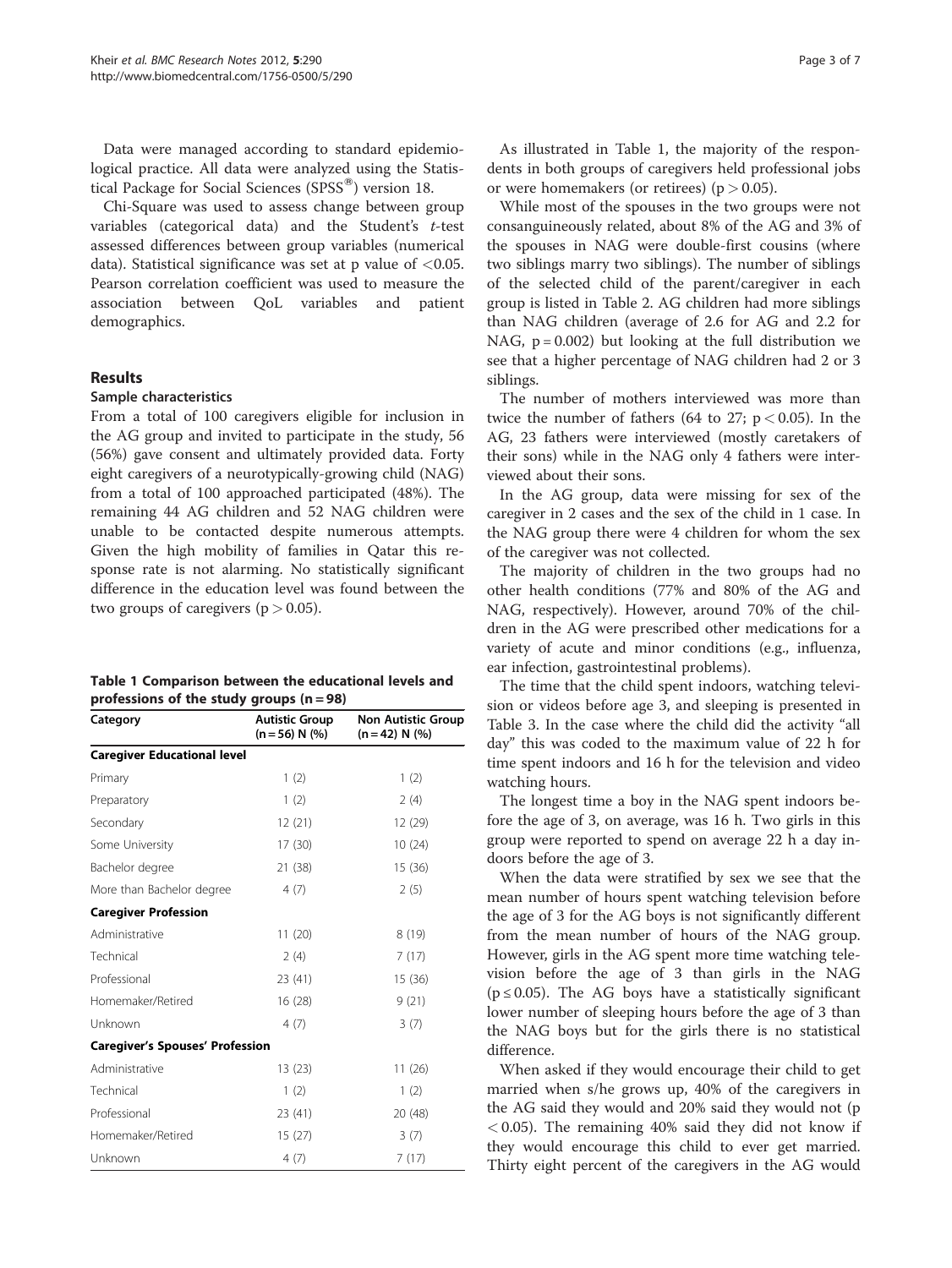<span id="page-3-0"></span>Table 2 Number of full siblings in the two groups ( $n = 98$ )

| Count          | <b>Autistic Group</b><br>$(n = 56) N$ (%) | <b>Non Autistic Group</b><br>$(n = 42) N (%)$ |  |
|----------------|-------------------------------------------|-----------------------------------------------|--|
| $\Omega$       | 5(9)                                      | 3(7)                                          |  |
| 1              | 13(23)                                    | 6(14)                                         |  |
| $\mathfrak{D}$ | 11(20)                                    | 14 (33)                                       |  |
| 3              | 15(27)                                    | 17(41)                                        |  |
| $\overline{4}$ | 5(9)                                      | 2(5)                                          |  |
| 5              | 2(4)                                      | 0                                             |  |
| 6              | $\Omega$                                  | 0                                             |  |
| 7              | 3(5)                                      | 0                                             |  |
| 8              | 2(4)                                      | 0                                             |  |

encourage their child to become a parent when the child gets older, but 18% said they would not ( $p < 0.05$ ). The remaining caregivers did not know if they would encourage their child to have children of their own.

Around 45% of the caregivers said they 'now' accept having a child with autism compared to around 9% who do not accept this reality ( $p < 0.05$ ). However, over 45% of the caregivers refused to answer this question. When the child was first diagnosed, around 20% did not accept the idea of having a child with autism compared to around 22% who still do not accept this idea. Again, the remaining caregivers did not wish to answer this question. When asked if their religious faith helped them cope with the challenges of having a child with autism, around 50% agreed that it did, and 48% declined to answer this question.

Only 30 of the 56 caregivers in the AG (54%) responded to the service questions. Of these, 57% indicated that special education classes are available for their child, and the remaining said that these were not available and they desired these classes for other caregivers ( $p < 0.05$ ). Around 50% of parents said that (as caregivers) they have access to parent support groups to help them cope, but 50% said they do not have access to such services and that they wished that they did have access. A small minority (3%) said there was no need for special classes for caregivers of children with autism.

In respect to QoL, there appears to be no statistically significant difference between QoL domains of the two groups of caregivers, but caregivers in the AG rated their health as poor and likely to get worse ( $p < 0.05$ ). An analysis of the Physical Component Summary and the Mental Component Summary (PCS and MCS, respectively) scores of the Short Form-36v2 revealed an overall poorer mental health in the AG compared to the NAG although neither reached statistical significance ( $p > 0.05$ ). The sex of the parent/caregiver appears to be associated with several quality of life domains. Female caregivers suffered more bodily pain than men  $(p = 0.000)$ . They also had more fatigue and tiredness (low vitality) than men  $(p = 0.003)$ . They had more problems with work or other usual activities as a result of emotional problems  $(p = 0.039)$ . Mental Component Summary (MCS) scores indicated significantly poorer mental health among the females in this study compared to males ( $p < 0.05$ ).

# **Discussion**

This study provides a snapshot of the concerns the caregivers of children with autism in Qatar harbor regarding their child's life, future, and care. Studies conducted elsewhere suggested that parents of children with autism seem to experience more stress than parents of typically developing children, and that maternal pessimism was associated with functional independence and severity of autism [[12,13](#page-6-0)]. The degree of social impairment of the child and the severity of his/her condition are believed to be associated with the caregiver's burden and concern [[12\]](#page-6-0). Our cohort of children in the AG spent more time indoors, watching television or sleeping before the age of 3 than children in the NAG, showing features of social deprivation, isolation, and low functional ability. The long time a child spends indoor in this group could additionally reflect a tendency among caregivers of children with autism to keep their children isolated from the outside world. This could be due to a perceived lack of social and community understanding of the nature of autism and may mirror the stigma attached with this condition in the mind of the average person in this region. People may feel helpless and awkward when they find themselves in a situation where they have to deal with a child with autism or with his/her family, and this feeling may be intuited by the caregivers of the children, adding to their psychosocial burden.

Although it was assumed that the average time indoors until the age of 3 might be greater for girls with autism, an effect of gender on time spent indoors has not been demonstrated in this study. Whether greater time indoors after the age of 3 as compared to neurotypical children continues to be shown as children age will have to be investigated in future studies. The amount of time spent indoors prior to the age of 3 could be an interesting risk factor to explore further [[14\]](#page-6-0). With respect to the watching of television, studies conducted elsewhere reported similar findings to ours. For example, Chonchaiya and colleagues found that children with autism spectrum disorders began to watch television significantly earlier than controls and spent more time watching television than typically developing children [[15\]](#page-6-0). Since television is nearly always watched indoors, separating out the affect of being indoors versus watching television in and of itself would have to be considered. And as Larsson et al., (2009) demonstrated, the issues may be exposure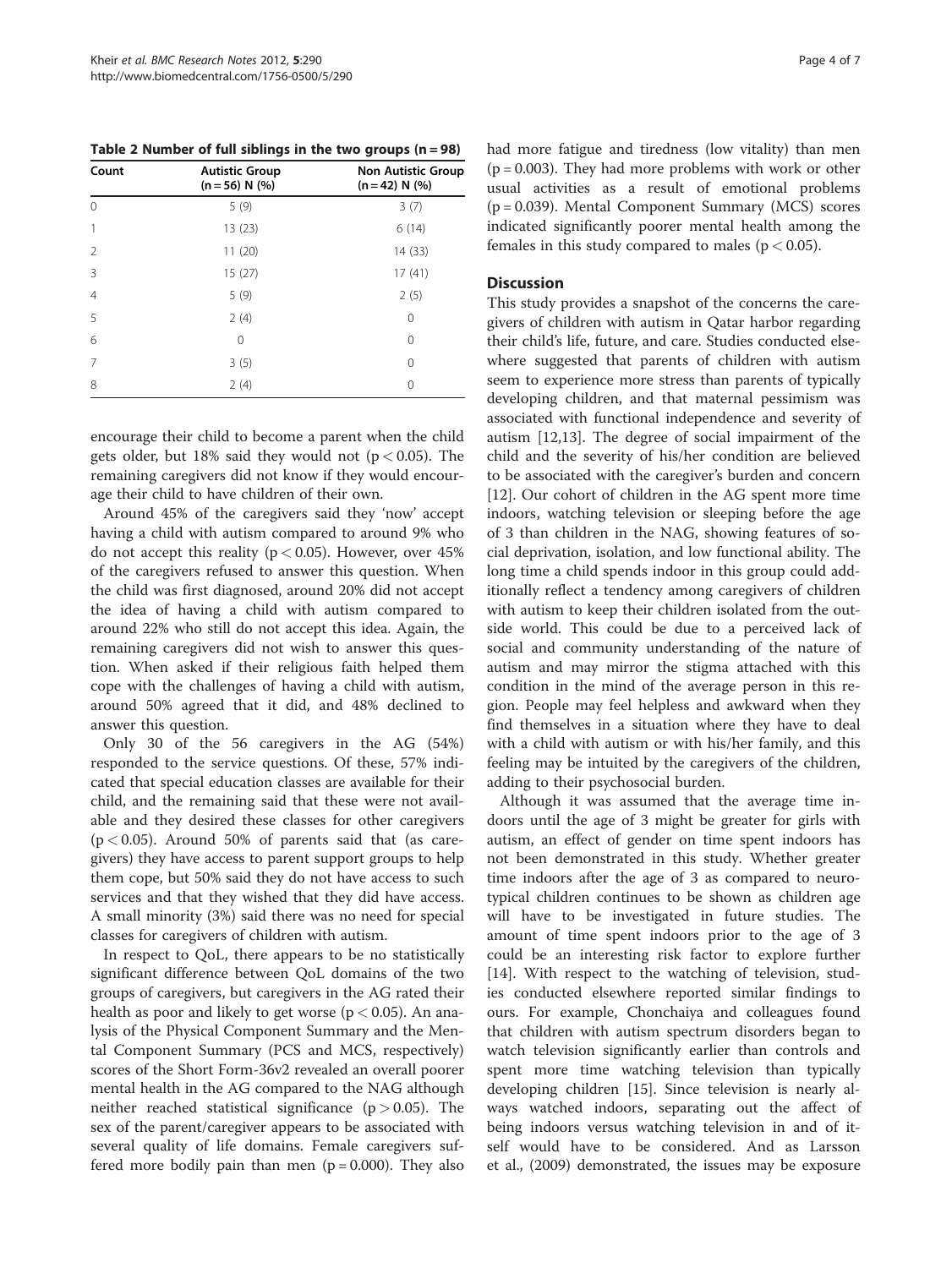|                                                                                    | Group                           | Mean (SD) | Median (Range)  | P value $1$ | P value <sup>2</sup> |
|------------------------------------------------------------------------------------|---------------------------------|-----------|-----------------|-------------|----------------------|
| Before the age of 3,<br>how many hours a<br>day did the child<br>spent indoors?    | Autism $(n=53)$                 | 17.1(5.9) | $20.0(6-22)$    | < 0.001     |                      |
|                                                                                    | Male $(n = 22)$                 | 17.3(6.2) | $22.0(6-22)$    |             | 0.013                |
|                                                                                    | Female $(n = 31)$               | 17.0(5.7) | $20.0(6-22)$    |             | < 0.001              |
|                                                                                    | <b>Non-Autism</b><br>$(n = 41)$ | 10.3(4.2) | $10.0(3.5-22)$  |             |                      |
|                                                                                    | Male $(n=7)$                    | 10.7(3.5) | $10.0 (6 - 16)$ |             |                      |
|                                                                                    | Female $(n = 34)$               | 10.2(4.3) | $10.0(3.5-22)$  |             |                      |
| Before the age of 3,<br>how many hours a<br>day did the child<br>watch television? | Autism $(n = 52)$               | 4.7(4.1)  | $4.0(0-16)$     | 0.015       | 0.420                |
|                                                                                    | Male $(n=21)$                   | 4.0(3.9)  | $3.0(0-15)$     |             |                      |
|                                                                                    | Female $(n = 31)$               | 5.2(4.3)  | $4.0(0-16)$     |             | 0.020                |
|                                                                                    | <b>Non-Autism</b><br>$(n = 42)$ | 2.9(2.6)  | $2.0(0-13)$     |             |                      |
|                                                                                    | Male $(n=8)$                    | 2.8(2.4)  | $2.0(0-7)$      |             |                      |
|                                                                                    | Female $(n = 34)$               | 2.9(2.7)  | $2.0(0-13)$     |             |                      |
| Before the age of 3,<br>how many hours a<br>day did the child sleep?               | Autism $(n = 52)$               | 8.4(1.9)  | $8.0(4-16)$     | 0.001       |                      |
|                                                                                    | Male $(n = 22)$                 | 7.6(1.5)  | $8.0(4-10)$     |             | 0.001                |
|                                                                                    | Female $(n = 30)$               | 8.9(2.0)  | $8.5(6-16)$     |             | 0.19                 |
|                                                                                    | <b>Non-Autism</b><br>$(n = 42)$ | 9.5(1.3)  | $9.5(7-12)$     |             |                      |
|                                                                                    | Male $(n=8)$                    | 9.9(1.3)  | $10.0 (8 - 12)$ |             |                      |
|                                                                                    | Female $(n = 34)$               | 9.4(1.3)  | $9.5(7-12)$     |             |                      |

# <span id="page-4-0"></span>Table 3 Summary statistics for time spent by children indoors, watching TV and sleeping, by sex

P value<sup>1</sup> compares mean of entire Autism and Non-Autism groups

P value<sup>2</sup> compares the Autism females to the Non-Autism females and the Autism males to the Non-Autism males

to maternal smoking, low ventilation in the home and polyvinyl chloride (PVC) flooring which this study did not consider [[14](#page-6-0)]. Interestingly, a study published in 2011 reported that adolescents with autism spectrum disorders spent considerable time in discretionary activities, with watching television and using a computer as the most frequent activities. The children in their study also spent little time engaged in conversations or doing activities with peers. This behavior could be perceived as a predictor for future development of the child. Indeed, it had been suggested that greater time spent in conversation and reading predicted future decreases in severity of social impairment, and the way that children and adolescents with autism spend their free time may have implications for their development and the course of their autism symptoms [\[16](#page-6-0)].

Questions related to the caregiver's predictions about the future of their child (getting married or having children) were used as indicators of the caregiver's concerns. Around half of the AG caregivers did not wish to answer questions about whether they would encourage their children to get married or become parents when they grow up. This might be a reflection of the innate concern and pessimism these caregivers experience in

respect to the future of their children. Refusing to answer these set of questions could also be associated with parental concern and stress. We had more fathers in the AG than mothers, and studies have shown that concern of fathers of children with intellectual disabilities was associated with the experienced social acceptance of the child, whereas in mothers it was the child's behavioral problems [[17](#page-6-0)]. This could explain why so many respondents refused to answer these specific questions, all of which had social implications. Another explanation could be cultural, in that speculation on what will happen in a child's life questions the tenent of one's life being in God's (Allah's) hands. However, the true reasons of this phenomenon remain speculative. This is a limitation of our study and might be addressed through focus groups in the future. Faith did help a number of the caregivers of children with autism in coping. In an Islamic society like the one in Qatar, this should not be a surprising finding. Islamic teaching emphasizes virtues of endurance, resilience and acceptance of ill health, just like good health and good fortune, as both are the will of God and could be to test one's faith and belief according to Islamic teachings. Indeed, studies on families of children with autism reported that parents coped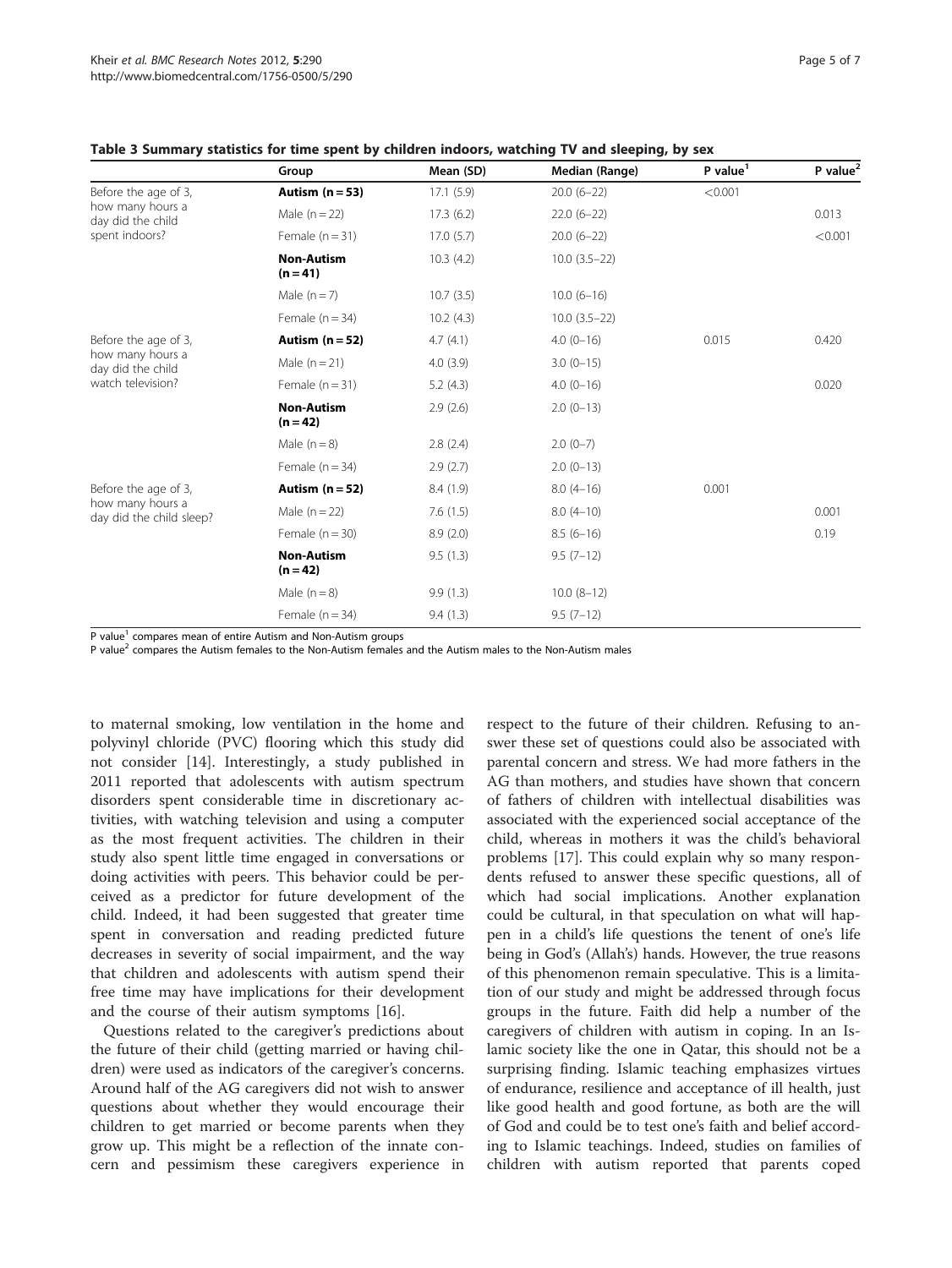through their religious faith and other emotion-focused strategies [[18,19\]](#page-6-0).

Interestingly, the number of fathers who answered our questionnaires as the principal caregivers of their children with autism far exceeded the number of mothers in our AG in this study. This is a somewhat unexpected finding that suggests greater involvement of fathers in the care of their children in an area that has traditionally been dominated by mothers. However, another explanation is that given the societal penchant in the Middle East for men to be in the public sphere more than women, it could be that more fathers in our sample took the AG child to the clinic than would be expected and presented as the primary caretaker. Additionally, within the Middle Eastern culture, often the male is considered head of household and tends to speak on behalf of the family.

While AG had slightly more siblings overall than NAG siblings (Table [2\)](#page-3-0), interesting suggestions can be made from the comparison of the two groups. Nine percent of the AG had no siblings as compared to 7% of the NAG. Twenty-three percent of the AG only had one sibling as compared to 14% of the NAG. At 2 siblings, the trend reverses with 20% of the AG having 2 siblings and 33% of the NAG having 2 siblings. In the AG group, only 27% had 3 siblings but 40% had 3 siblings in the NAG group. This could indicate that, in some families, a decision is made to limit family size based on the fact that there is an autistic child in the family who needs care although this conclusion would require further study.

While a number of caregivers in the AG utilize specialized services, like special education classes and parent support groups, others said these services were unavailable to them. Other studies overseas suggested that participation in such services reflects some degree of perceived benefit, especially given the competing time and resource demands of caring for a child with autism [[20](#page-6-0)]. They also concluded that support group participants are more likely to be middle income and well educated individuals. Qatar has made tremendous efforts towards improving and upgrading the available services in the last few years. The two clinics from which participants in the study were recruited provide a number of free services, which include parent support group classes, speech therapy, music therapy, field trips, sibling day, and at least one of the two clinics is actively planning for an adaptive physical education class to integrate sport in the comprehensive care package for the the children. However, the expressed need for special services among a subset of participants in this study reflects some genuine caregivers' concern about challenges facing the service providers in Qatar at the time of writing this manuscript, and possibly also reflects a degree of ignorance among caregivers about the availability of some of these services . Based on informal communications

and interactions with staff, clinicians and families of children with autism during the course of this project, some of the challenges include long waiting lists, inconsistent provision of services, inadequacy in respect to staff numbers and expertise, complicated processes of referral, and sometime language barriers between the service providers and service beneficiaries.

Most of the QoL domains of caregivers of children with autism reflected poorer mental health compared to caregivers of neurotypical children, although the differences were not reaching statistical significance in most of the domains compared. Only the General Health domain was significantly poorer in the AG caregivers. This is the domain that reflects how respondents rate their health and how they estimate it to become in future. It was clear that caregivers of children with autism rated their general wellbeing as poor and they were expecting it to get worse.

There is so far no QoL instrument specifically designed for use with caregivers of developmental disorders, including autism. Most of the instruments available were constructed as measures for caregiver's burden or strain, and only a few of them are autism-specific instruments [[21,22](#page-6-0)]. It is important to make a distinction between these attributes of health and well-being; where burden and strain are conceptually different from, and not necessarily synonymous with, health-related QoL. Indeed, it had been articulated in the literature that the QoL of caregivers could be improved even with the pressures in their lives. It has been suggested that the focus in caregiving research on burden should be supplemented with an emphasis on QoL [[23](#page-6-0)].

The results of our study may suffer from information bias. The persons who reported that they were the primary caregiver (usually the biological mother or the father) may not have been the actual day-to-day caregiver. We allowed the caregiver to self-identify as we could not ask the child with autism. Hence, realistically the actual primary caregiver of the person with autism in this population could have been the mother, the father, or the nanny or housemaid. Housemaids are easily employed in Qatar through employment agencies. However these caregivers are usually from a low socioeconomic class and with low literacy skills; thus not especially trained to work with people with special needs. Another limitation was the large number of caregivers in the AG who refused to answer questions relating to their predictions of their child's future, their acceptance of having a child with autism, and the role of faith in helping them cope. While this is obviously an important limitation, it does reflect a degree of innate concern and pessimism, thus providing further proof to the degree of anxiety, concern, and pessimism these caregivers might be feeling.